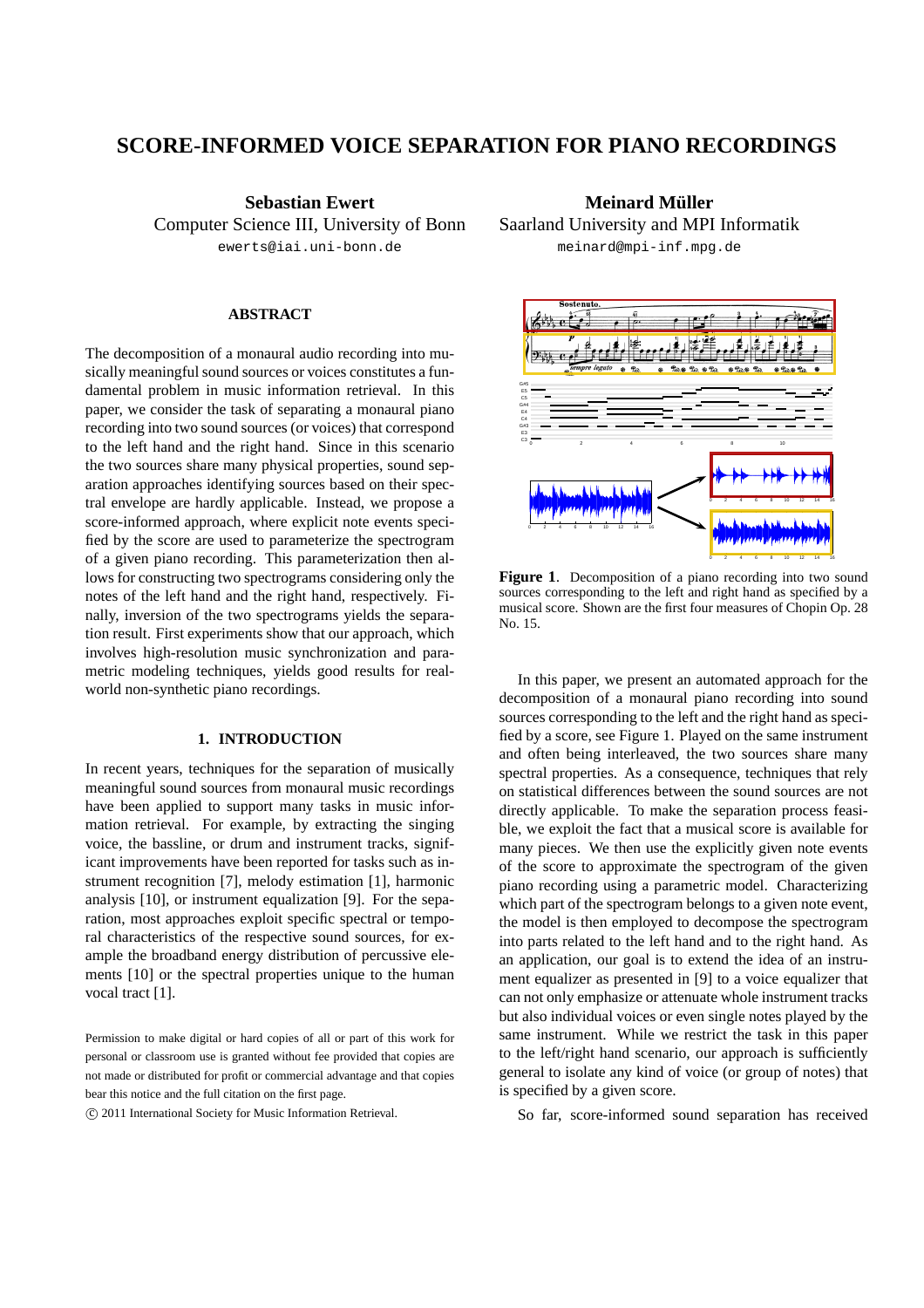only little attention in the literature. In [11], the authors replace the pitch estimation step of a sound separation system for stereo recordings with pitch information provided by an aligned MIDI file. In [6], a score-informed system for the elimination of the solo instrument from polyphonic audio recordings is presented. For the description of the spectral envelope of an instrument, the approach relies on pretrained information from a monophonic instrument database. In [4], score information is used as prior information in a separation system based on probabilistic latent component analysis (PLCA). This approach is in [8] compared to a score-informed approach based on parametric atoms. In [9], a score-informed system for the extraction of individual instrument tracks is proposed. To counterbalance their harmonic and inharmonic submodels, the authors have to incorporate complex regulation terms into their approach. Furthermore, the authors presuppose that, for each audio recording, a perfectly aligned MIDI file is available, which is not a realistic assumption.

In this paper, our main contribution is to extend the idea of an instrument equalizer to a voice equalizer that does not rely on statistical properties of the sound sources. As a further contribution, we do no presuppose the existence of prealigned MIDI files. Instead, we revert to high-resolution music synchronization techniques [3] to automatically align an audio recording to a corresponding musical score. Using the aligned score as an initialization, we follow the parametric model paradigm [2, 6, 7, 9] to obtain a note-wise parameterization of the spectrogram. As another contribution we show how separation masks that allow for a construction of voice-specific spectrograms can be derived from our model. Finally, applying a Griffin-Lim based inversion [5] to the separated spectrograms yields the final separation result.

The remainder of this paper is organized as follows. In Section 2, we introduce our parametric spectrogram model. Then, in Section 3, we describe how our model is employed to decompose a piano recording into two voices that correspond to the left hand and the right hand. In Section 4, we report on our systematic experiments using real-world as well as synthetic piano recordings. Conclusions and prospects on future work are given in Section 5. Further related work is discussed in the respective sections.

#### **2. PARAMETRIC MODEL**

To describe an audio recording of a piece of music using a parametric model, one has to consider many musical and acoustical aspects [7, 9]. For example, parameters are required to encode the pitch as well as the onset position and duration of note events. Further parameters might encode tuning aspects, the timbre of specific instruments, or amplitude progressions. In this section, we describe our model and show how its parameters can be estimated by an iterative method.



**Figure 2**. Illustration of the first iteration of our parameter estimation procedure continuing the example shown in Figure 1 (shown section corresponds to the first measure). **(a):** Audio spectrogram Y to be approximated. **(b)-(e)** Model spectrogram  $Y_{\lambda}$  after certain parameters are estimated. **(b):** Parameter  $S$  is initialized with MIDI note events.  $(c)$ : Note events in  $S$  are synchronized with the audio recording. **(d):** Activity  $\alpha$  and tuning parameter  $\tau$  are estimated. **(e):** Partials' energy distribution parameter  $\gamma$  is estimated.

### **2.1 Parametric Spectrogram Model**

Let  $X \in \mathbb{C}^{K \times N}$  denote the spectrogram and  $Y = |X|$  the magnitude spectrogram of a given music recording. Furthermore, let  $S := \{\mu_s | s \in [1 : S] \}$  denote a set of note events as specified by a MIDI file representing a musical score. Here, each note event is modelled as a triple  $\mu_s = (p_s, t_s, d_s)$ , with  $p_s$  encoding the MIDI pitch,  $t_s$  the onset position and  $d_s$  the duration of the note event. Our strategy is to approximate  $Y$  by means of a model spectrogram  $Y_{\lambda}^{\mathcal{S}}$ , where  $\lambda$  denotes a set of free parameters representing acoustical properties of the note events. Based on the note event set S, the model spectrogram  $Y_{\lambda}^{\mathcal{S}}$  will be constructed as a superposition of note-event spectrograms  $Y^s_\lambda$ ,  $s \in [1: S]$ . More precisely, we define  $Y_{\lambda}^{S}$  at frequency bin  $k \in [1:K]$  and time frame  $n \in [1:N]$  as

$$
Y_{\lambda}^{\mathcal{S}}(k,n) := \sum_{\mu_s \in \mathcal{S}} Y_{\lambda}^s(k,n), \tag{1}
$$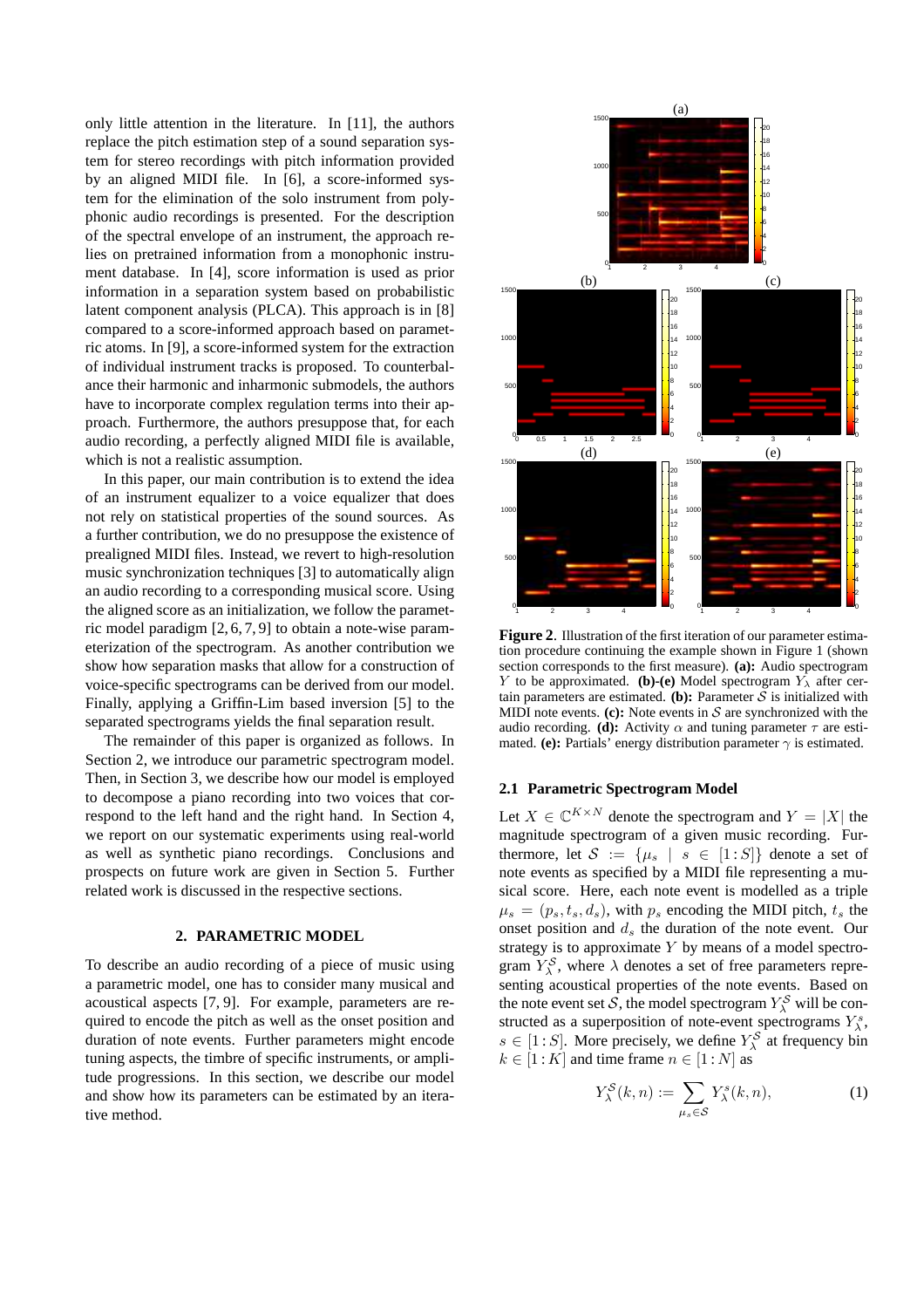where each  $Y_{\lambda}^{s}$  denotes the part of  $Y_{\lambda}^{S}$  that is attributed to  $\mu_s$ . Each  $Y^s_\lambda$  consists of a component describing the amplitude or activity over time and a component describing the spectral envelope of a note event. More precisely, we define

$$
Y_{\lambda}^{s}(k,n) := \alpha_{s}(n) \cdot \varphi_{\tau,\gamma}(\omega_{k},p_{s}), \qquad (2)
$$

where  $\omega_k$  denotes the frequency in Hertz associated with the *k*-th frequency bin. Furthermore,  $\alpha_s \in \mathbb{R}^N_{\geq 0}$  encodes the activity of the s-th note event. Here, we set  $\alpha_s(n) := 0$ , if the time position associated with frame n lies in  $\mathbb{R}\setminus [t_s, t_s+d_s].$ The spectral envelope associated with a note event is described using a function  $\varphi_{\tau,\gamma} : \mathbb{R} \times [1 : P] \to \mathbb{R}_{\geq 0}$ , where  $[1 : P]$  with  $P = 127$  denotes the set of MIDI pitches. More precisely, to describe the frequency and energy distribution of the first L partials of a specific note event with MIDI pitch  $p \in [1 : P]$ , the function  $\varphi_{\tau, \gamma}$  depends on a parameter  $\tau \in [-0.5, 0.5]^P$  related to the tuning and a parameter  $\gamma \in [0,1]^{L \times P}$  related to the energy distribution over the L partials. We define for a frequency  $\omega$  given in Hertz the envelope function

$$
\varphi_{\tau,\gamma}(\omega,p) := \sum_{\ell \in [1:L]} \gamma_{\ell,p} \cdot \kappa(\omega - \ell \cdot f(p + \tau_p)),\tag{3}
$$

where the function  $\kappa : \mathbb{R} \to \mathbb{R}_{\geq 0}$  is a suitably chosen Gaussian centered at zero, which is used to describe the shape of a partial in frequency direction, see Figure 3. Furthermore,  $f: \mathbb{R} \to \mathbb{R}_{\geq 0}$  defined by  $f(p) := 2^{(p-69)/12} \cdot 440$  maps the pitch to the frequency scale. To account for non-standard tunings, we use the parameter  $\tau_p$  to shift the fundamental frequency upwards or downwards by up to half a semitone. Finally,  $\lambda := (\alpha, \tau, \gamma)$  denotes the set of free parameters with  $\alpha := {\alpha_s | s \in [1 : S]}$ . The number of free parameters is kept low since the parameters  $\tau$  and  $\gamma$  only depend on the pitch but not on the individual note events given by  $S$ . Here, a low number allows for an efficient parameter estimation process as described below. Furthermore, sharing the parameters across the note events prevents model overfitting.

Now, finding a meaningful parameterization of  $Y$  can be formulated as the following optimization task:

$$
\lambda^* = \operatorname*{argmin}_{\lambda} \|Y - Y_{\lambda}^{\mathcal{S}}\|_{F},
$$
\n(4)

where  $\lVert \cdot \rVert_F$  denotes the Frobenius norm. In the following, we illustrate the individual steps in our parameter estimation procedure in Figure 2, where a given audio spectrogram (Figure 2a) is approximated by our model (Figure 2b-2e).

## **2.2 Initialization and Adaption of Note Timing Parameters**

To initialize our model, we exploit the available MIDI information represented by S. For the s-th note event  $\mu_s =$ 



**Figure 3.** Illustration of the spectral envelope function  $\varphi_{\tau,\gamma}(\omega, p)$ for  $p = 60$  (middle C),  $\tau = 0$  and some example values for parameters  $\gamma$ .

 $(p_s, t_s, d_s)$ , we set  $\alpha_s(n) := 1$  if the time position associated with frame n lies in  $[t_s, t_s + d_s]$  and  $\alpha_s(n) := 0$  otherwise. Furthermore, we set  $\tau_p := 0$ ,  $\gamma_{1,p} := 1$  and  $\gamma_{\ell,p} := 0$ for  $p \in [1 : P], \ell \in [2 : L]$ . An example model spectrogram  $Y_{\lambda}^{\mathcal{S}}$  after the initialization is given in Figure 2b.

Next, we need to adapt and refine the model parameters to approximate the given audio spectrogram as accurately as possible. This parameter adaption is simplified when the MIDI file is assumed to be perfectly aligned to the audio recording as in [9]. However, in most practical scenarios such a MIDI file is not available. Therefore, in our approach, we employ a high resolution music synchronization approach as described in [3] to adapt the onset positions of the note events set  $S$ . Based on Dynamic Time Warping (DTW) and chroma features, the approach also incorporates onset-based features to yield a high alignment accuracy. Using the resulting alignment, we determine for each note event the corresponding position in the audio recording and update the onset positions and durations in  $S$  accordingly. After the synchronization, the note event set  $S$ remains unchanged during all further parameter estimation steps. Figure 2c shows an example model spectrogram after the synchronization step.

### **2.3 Estimation of Model Parameters**

To estimate the parameters in  $\lambda$ , we look for  $(\alpha, \tau, \gamma)$  that minimize the function  $d(\alpha, \tau, \gamma) := ||Y - Y_{(\alpha, \tau, \gamma)}^{\mathcal{S}}||_F$ , thus minimizing the distance between the audio and the model spectrogram. Additionally, we need to consider range constraints for the parameters. For example,  $\tau$  is required to be an element of  $[-0.5, 0.5]^P$ . To approximatively solve this constraint optimization problem, we employ a slightly modified version of approach exerted in [2]. In summary, this method works iteratively by fixing two parameters and by minimizing  $d$  with regard to the third one using a trust region based interior-points approach. For example, to get a better estimate for  $\alpha$ , we fix  $\tau$  and  $\gamma$  and minimize  $d(\cdot, \tau, \gamma)$ . This process is repeated until convergence similar to the wellknown expectation-maximization algorithm. Figures 2d and 2e illustrate the first iteration of our parameter estimation. Here, Figure 2d shows the model spectrogram  $Y_{\lambda}^{S}$  after the estimation of the tuning parameter  $\tau$  and the activity param-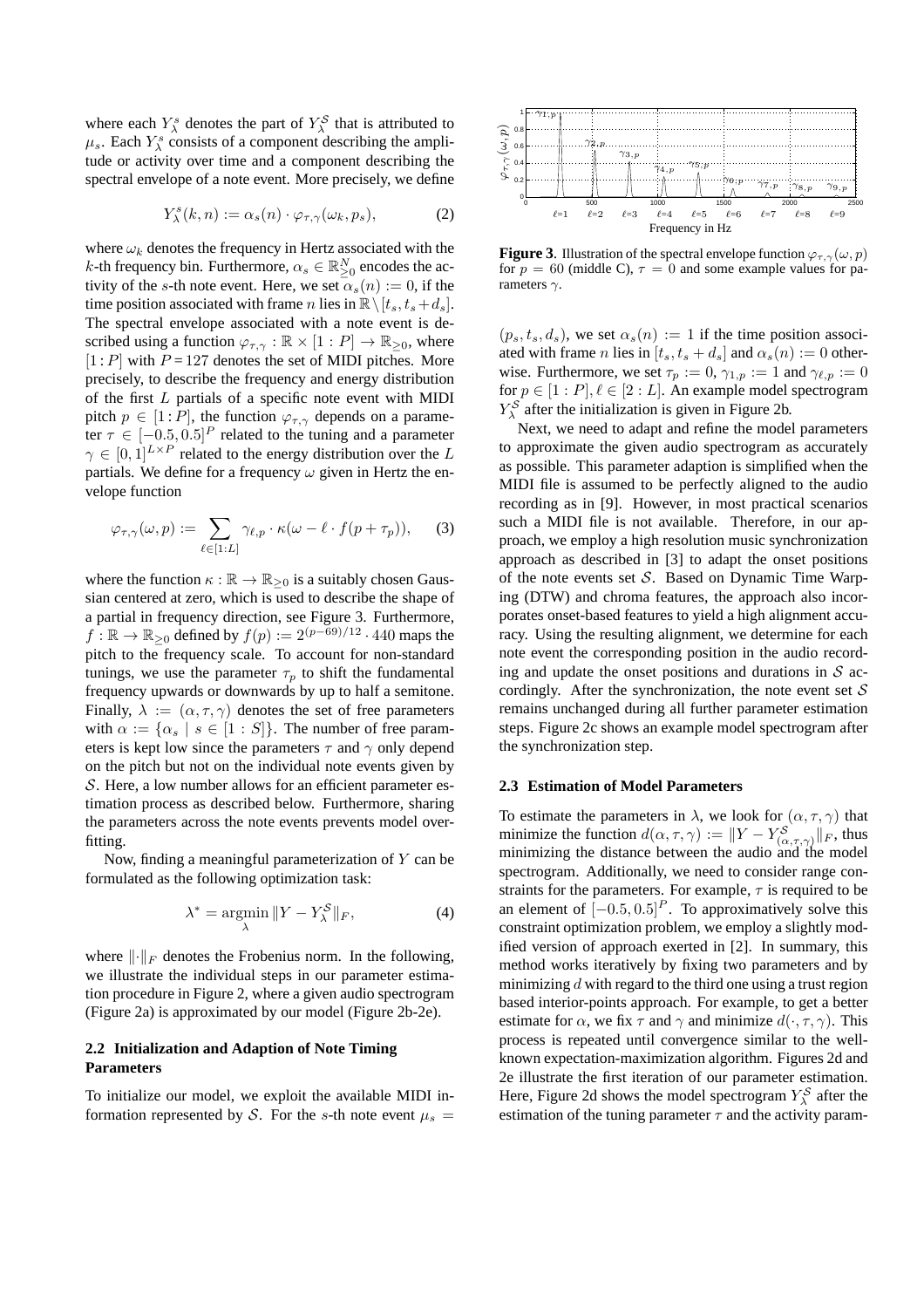

**Figure 4.** Illustration of our voice separation process continuing the example shown in Figure 1. (a) Model spectrogram  $Y^S_\lambda$  after the parameter estimation. **(b)** Derived model spectrograms  $Y_\lambda^{\mathcal{L}}$  and  $Y_\lambda^{\mathcal{R}}$  corresponding to the notes of the left and the right hand. **(c)** Separation masks  $M^{\mathcal{L}}$  and  $M^{\mathcal{R}}$ . (d) Estimated magnitude spectrograms  $\hat{Y}^{\mathcal{L}}$  and  $\hat{Y}^{\mathcal{R}}$ . (e) Reconstructed audio signals  $\hat{x}^{\mathcal{L}}$  and  $\hat{x}^{\mathcal{R}}$ .

eter  $\alpha$ . Figure 2e shows  $Y_{\lambda}^{\mathcal{S}}$  after the estimation of the partials' energy distribution parameter  $\gamma$ .

## **3. VOICE SEPARATION**

After the parameter estimation,  $Y_{\lambda}^{S}$  yields a note-wise parametric approximation of  $Y$ . In a next step, we employ information derived from the model to decompose the original audio spectrogram into separate channels or voices. To this end, we exploit that  $Y_\lambda^S$  is a compound of note-event spectrograms  $Y_{\lambda}^{s}$ . With  $\mathcal{T} \subset \mathcal{S}$ , we define  $Y_{\lambda}^{\mathcal{T}}$  as

$$
Y_{\lambda}^{\mathcal{T}}(k,n) := \sum_{\mu_s \in \mathcal{T}} Y_{\lambda}^s(k,n).
$$
 (5)

Then  $Y_\lambda^\mathcal{T}$  approximates the part of Y that can be attributed to the note events in  $T$ . One way to yield an audible separation result could be to apply a spectrogram inversion directly to  $Y_{\lambda}^{\mathcal{T}}$ . However, to yield an overall robust approximation result our model does not attempt to capture every possible spectral nuance in  $Y$ . Therefore, an audio recording deduced directly from  $Y_\lambda^\mathcal{T}$  would miss these nuances and would consequently sound rather unnatural. Instead, we revert to the original spectrogram again and use  $Y_\lambda^\mathcal{T}$  only to extract suitable parts of Y. To this end, we derive a *separation mask*  $M^{\mathcal{T}} \in [0,1]^{K \times N}$  from the model which encodes how strongly each entry in  $Y$  should be attributed to  $\mathcal T$ . More precisely, we define

$$
M^{\mathcal{T}} := \frac{Y_{\lambda}^{\mathcal{T}}}{Y_{\lambda}^{\mathcal{S}} + \varepsilon},\tag{6}
$$

where the division is understood entrywise. The small constant  $\varepsilon > 0$  is used to avoid a potential division by zero. Furthermore,  $\varepsilon$  prevents that relatively small values in  $Y_\lambda^{\mathcal{T}}$ lead to large masking values, which would not be justified by the model. For our experiments, we set  $\varepsilon = 10^{-2}$ .

For the separation, we apply  $M^{\mathcal{T}}$  to a magnitude spectrogram via

$$
\hat{Y}^{\mathcal{T}} := M^{\mathcal{T}} \circ Y,\tag{7}
$$

where ○ denotes entrywise multiplication (Hadamard product). The resulting  $\hat{Y}^{\mathcal{T}}$  is referred to as *estimated magnitude spectrogram*. Here, using a mask for the separation allows for preserving most spectral nuances of the original audio. In a final step, we apply a spectrogram inversion to yield an audible separation result. Here, a commonly used approach is to combine  $\hat{Y}^{\mathcal{T}}$  with the phase information of the original spectrogram  $X$  in a first step. Then, an inverse FFT in combination with an overlap-add technique is applied to the resulting spectrogram [7]. However, this usually leads to clicking and ringing artifacts in the resulting audio recording. Therefore, we apply a spectrogram inversion approach originally proposed by Griffin and Lim in [5]. The method attenuates the inversion artifacts by iteratively modifying the original phase information. The resulting  $\hat{x}^{\mathcal{T}}$  constitutes our final separation result referred to as *reconstructed audio signal (relative to*  $\mathcal{T}$ *).* 

Next, we transfer these techniques to our left/right hand scenario. Each step of the full separation process is illustrated by Figure 4. Firstly, we assume that the score is partitioned into  $S = \mathcal{L} \cup \mathcal{R}$ , where  $\mathcal{L}$  corresponds to the note events of the left hand and  $R$  to the note events of the right hand. Starting with the model spectrogram  $Y^{\mathcal{S}}_{\lambda}$  (Figure 4a) we derive the model spectrograms  $Y_\lambda^{\mathcal{L}}$  and  $Y_\lambda^{\mathcal{R}}$  using Eqn. (5) (Figure 4b) and then the two masks  $M^{\mathcal{L}}$  and  $M^{\mathcal{R}}$ using Eqn. (6) (Figure 4c). Applying the two masks to the original audio spectrogram  $Y$ , we obtain the estimated magnitude spectrograms  $\tilde{Y}^{\mathcal{L}}$  and  $\hat{Y}^{\mathcal{R}}$  (Figure 4d). Finally, applying the Griffin-Lim based spectrogram inversion yields the reconstructed audio signals  $\hat{x}^{\mathcal{L}}$  and  $\hat{x}^{\mathcal{R}}$  (Figure 4e).

#### **4. EXPERIMENTS**

In this section, we report on systematically conducted experiments to illustrate the potential of our method. To this end, we created a database consisting of seven representative pieces from the Western classical music repertoire, see Table 1. Using only freely available audio and score data al-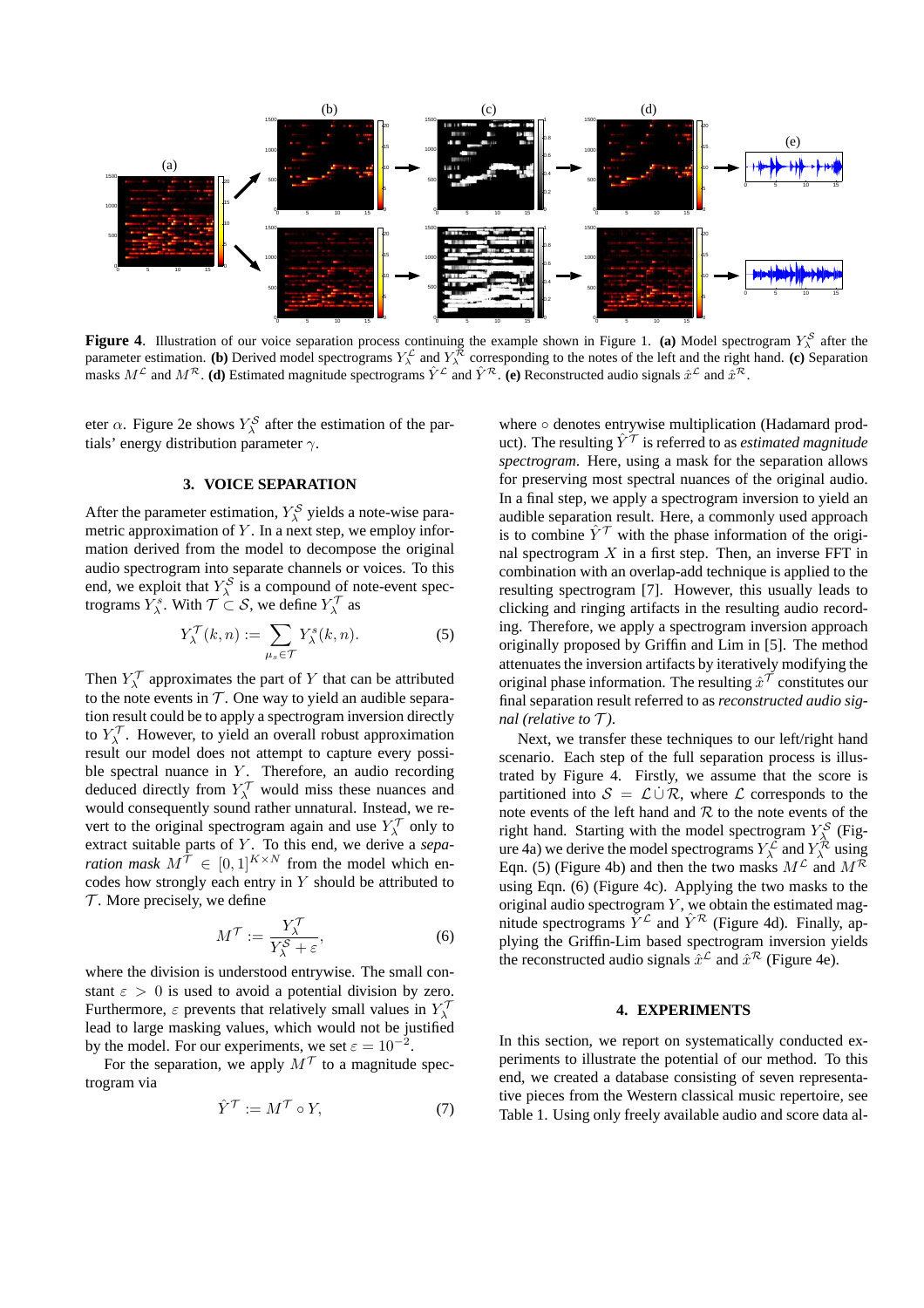| Composer    | Piece       | <b>MIDI</b> | Audio 1       | Audio 2    | Identifier  |
|-------------|-------------|-------------|---------------|------------|-------------|
| <b>Bach</b> | BWV875-01   | <b>MUT</b>  | Synthetic     | SMD        | 'Bach875'   |
| Beethoven   | Op031No2-01 | <b>MUT</b>  | Synthetic     | <b>SMD</b> | 'Beet31No2' |
| Beethoven   | Op111-01    | <b>MUT</b>  | Synthetic     | EA         | 'BeetOp111' |
| Chopin      | Op028-01    | <b>MUT</b>  | Synthetic SMD |            | 'Chop28-01' |
| Chopin      | Op028-04    | <b>MUT</b>  | Synthetic SMD |            | 'Chop28-04' |
| Chopin      | Op028-15    | <b>MUT</b>  | Synthetic     | <b>SMD</b> | 'Chop28-15' |
| Chopin      | Op064No1    | <b>MUT</b>  | Synthetic     | EA         | 'Chop64No1' |
| Chopin      | Op066       | MUT         | Synthetic     | <b>SMD</b> | 'Chop66'    |

**Table 1**. Pieces and audio recordings (with identifier) used in our experiments.

lows for a straightforward replication of our experiments. Here, we used uninterpreted score-like MIDI files from the Mutopia Project<sup>1</sup> (MUT), high-quality audio recordings from the Saarland Music Database<sup>2</sup> (SMD) as well as digitized versions of historical gramophone and vinyl recordings from the European Archive<sup>3</sup> (EA).

In a first step, we indicate the quality of our approach quantitatively using synthetic audio data. To this end, we used the Mutopia MIDI files to create two additional MIDI files for each piece using only the notes of the left and the right hand, respectively. Using a wave table synthesizer, we then generated audio recordings from these MIDI files which are used as ground truth separation results in the following experiment. We denote the corresponding magnitude spectrograms by  $Y^{\mathcal{L}}$  and  $Y^{\mathcal{R}}$ , respectively. For our evaluation we use a quality measure based on the signal-tonoise ratio  $(SNR)^4$ . More precisely, to compare a reference magnitude spectrogram  $Y_R \in \mathbb{R}_{\geq 0}^{K \times N}$  to an approximation  $Y_A \in \mathbb{R}_{\geq 0}^{K \times N}$  we define

$$
SNR(Y_R, Y_A) := 10 \cdot \log_{10} \frac{\sum_{k,n} Y_R(k,n)^2}{\sum_{k,n} (Y_R(k,n) - Y_A(k,n))^2}.
$$

The second and third column of Table 2 show SNR values for all pieces, where the ground truth is compared to the estimated spectrogram for the left and the right hand. For example, the left hand SNR for 'Chop28-15' is 17.79 whereas the right hand SNR is 13.35. The reason the SNR being higher for the left hand than for the right hand is that the left hand is already dominating the mixture in terms of overall loudness. Therefore, the left hand segregation is per se easier compared the the right hand segregation. To indicate which hand is dominating in a recording, we additionally give SNR values comparing the ground truth magnitude spectrograms  $Y^{\mathcal{L}}$  and  $Y^{\mathcal{R}}$  to the mixture magnitude spectrogram  $\overline{Y}$ , see column six and seven of Table 2. For example for 'Chop28-15',  $SNR(Y^{\mathcal{L}}, Y) = 3.48$  is much higher compared to  $SNR(Y^R, Y) = -2.47$  thus revealing the left hand dominance.

| Identifier          | <b>SNR</b>                                 | <b>SNR</b>                                 | <b>SNR</b> | <b>SNR</b>                                                                            | <b>SNR</b> | <b>SNR</b>                             |
|---------------------|--------------------------------------------|--------------------------------------------|------------|---------------------------------------------------------------------------------------|------------|----------------------------------------|
|                     | $(Y^{\mathcal{L}}, \hat{Y}^{\mathcal{L}})$ | $(Y^{\mathcal{R}}, \hat{Y}^{\mathcal{R}})$ |            | $(Y^{\mathcal{L}}, \hat{Y}^{\mathcal{L}})$ $(Y^{\mathcal{R}}, \hat{Y}^{\mathcal{R}})$ |            | $(Y^{\mathcal{L}}Y)(Y^{\mathcal{R}}Y)$ |
|                     | prealigned                                 |                                            | distorted  |                                                                                       |            |                                        |
| Bach <sub>875</sub> | 11.24                                      | 12.97                                      | 11 17      | 12.89                                                                                 | $-1.99$    | 3.03                                   |
| Beet31No2           | 12.65                                      | 10.38                                      | 12.47      | 10.23                                                                                 | 1.24       | $-0.09$                                |
| BeetOp111           | 13.21                                      | 12.26                                      | 12.92      | 11.99                                                                                 | 0.16       | 0.97                                   |
| Chop28-01           | 10.52                                      | 13.96                                      | 10.43      | 13.84                                                                                 | $-3.38$    | 4.48                                   |
| $Chop28-04$         | 17.63                                      | 10.48                                      | 17.58      | 10.45                                                                                 | 8.65       | $-7.55$                                |
| $Chop28-15$         | 17.79                                      | 13.35                                      | 17.56      | 13.18                                                                                 | 3.48       | $-2.47$                                |
| Chop64No1           | 12.93                                      | 11.86                                      | 12.60      | 11.55                                                                                 | $-0.06$    | 1.31                                   |
| Chop66              | 11.61                                      | 11.17                                      | 11.46      | 11.03                                                                                 | $-0.41$    | 2.01                                   |
| <b>Average</b>      | 13.45                                      | 12.05                                      | 13.27      | 11.90                                                                                 | 0.96       | 0.21                                   |

**Table 2**. Experimental results using ground truth data consisting of synthesized versions of the pieces in our database.

Using synthetic data, the audio recordings are already perfectly aligned to the MIDI files. To further evaluate the influence of the music synchronization step, we randomly distorted the MIDI files by splitting them into 20 segments of equal length and by stretching or compressing each segment by a random factor within an allowed distortion range (in our experiments we used a range of  $\pm 50\%$ ). The results for these distorted MIDI files are given in column four and five of Table 2. Here, the left hand SNR for 'Chop28-15' decreases only moderately from 17.79 (prealigned MIDI) to 17.56 (distorted MIDI), and from 13.35 to 13.18 for the right hand. Similarly, the average SNR also decreases moderately from 13.45 to 13.27 for the left hand and from 12.05 to 11.90 for the right hand, which indicates that our synchronization works robustly in these cases. The situation in real world scenarios becomes more difficult, since here the note events of the given MIDI may not correspond one-to-one to the played note events of a specific recording. An example will be discussed in the next paragraph, see also Figure 5.

As mentioned before, signal-to-noise ratios and similar measures cannot capture the perceptual separation quality. Therefore, to give a realistic and perceptually meaningful impression of the separation quality, we additionally provide a website<sup>5</sup> with audible separation results as well as visualizations illustrating the intermediate steps in our procedure. Here, we only used real, non-synthetic audio recordings from the SMD and EA databases to illustrate the performance of our approach in real world scenarios. Listening to these examples does not only allow to quickly get an intuition of the method's properties but also to efficiently locate and analyze local artifacts and separation errors. For example, Figure 5 illustrates the separation process for 'BeetOp111' using an interpretation by Egon Petri (European Archive). As a historical recording, the spectrogram of this recording (Figure 5c) is rather noisy and reveals some artifacts typical for vinyl recordings such as rumbling and cranking glitches. Despite these artifacts, our model approximates the audio spectrogram well (w.r.t. to the euclidean norm) in most areas (Figure 5d). Also the resulting

<sup>1</sup> http://www.mutopiaproject.org

<sup>2</sup> http://www.mpi-inf.mpg.de/resources/SMD/

<sup>3</sup> http://www.europarchive.org

<sup>&</sup>lt;sup>4</sup> Even though SNR values are often not perceptually meaningful, they at least give some tendencies on the quality of separation results.

<sup>5</sup> http://www.mpi-inf.mpg.de/resources/MIR/ 2011-ISMIR-VoiceSeparation/